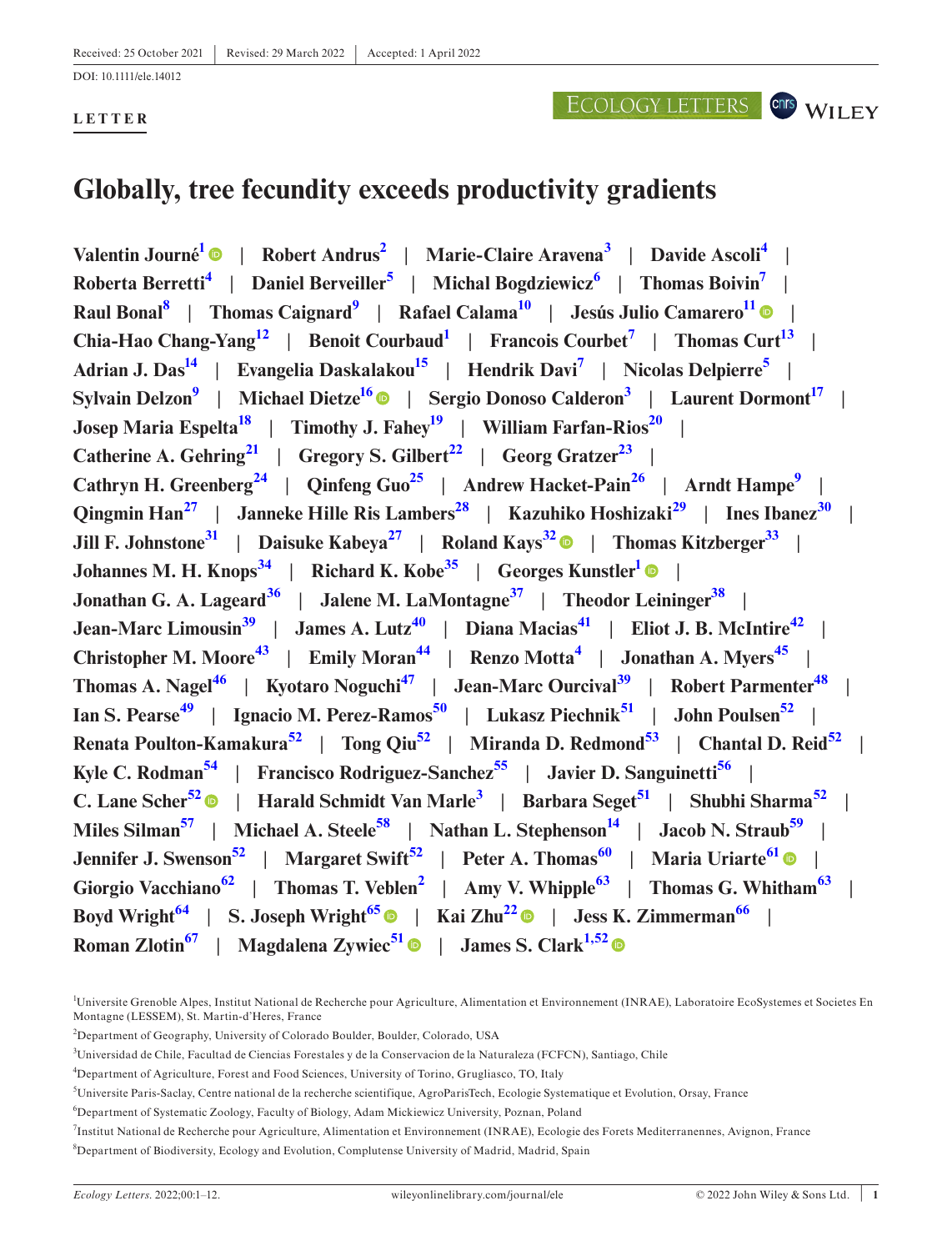<span id="page-1-0"></span>9 Universite Bordeaux, Institut National de Recherche pour Agriculture, Alimentation et Environnement (INRAE), Biodiversity, Genes, and Communities (BIOGECO), Pessac, France

<span id="page-1-1"></span><sup>10</sup>Centro de Investigacion Forestal (INIA-CSIC), Madrid, Spain

<span id="page-1-2"></span>11Instituto Pirenaico de Ecologla, Consejo Superior de Investigaciones Cientificas (IPE-CSIC), Zaragoza, Spain

<span id="page-1-3"></span><sup>12</sup>Department of Biological Sciences, National Sun Yat-sen University, Kaohsiung, Taiwan

<span id="page-1-4"></span><sup>13</sup>Aix Marseille universite, Institut National de Recherche pour Agriculture, Alimentation et Environnement (IN-RAE), Aix-en-Provence, France

<span id="page-1-5"></span><sup>14</sup>USGS Western Ecological Research Center, Three Rivers, California, USA

<span id="page-1-6"></span>15Institute of Mediterranean and Forest Ecosystems, HellenicAgricultural Organization ¨ DEMETER¨, Athens, Greece

<span id="page-1-7"></span>16Earth and Environment, Boston University, Boston, Massachusetts, USA

<span id="page-1-8"></span><sup>17</sup>Centre d'Ecologie Fonctionnelle et Evolutive (CEFE), Centre National de la Recherche Scientifique (CNRS), Montpellier, France

<span id="page-1-9"></span><sup>18</sup>Centre de Recerca Ecologica i Aplicacions Forestals (CREAF), Bellaterra, Catalunya, Spain

<span id="page-1-10"></span>19Natural Resources, Cornell University, Ithaca, New York, USA

<span id="page-1-11"></span><sup>20</sup>Center for Conservation and Sustainable Development, Washington University in Saint Louis, Missouri Botanical Garden, St. Louis, Missouri, USA

<span id="page-1-12"></span><sup>21</sup>Department of Biological Sciences and Center for Adaptive Western Landscapes, University of Northern Arizona, Flagstaff, Arizona, USA

<span id="page-1-13"></span>22Department of Environmental Studies, University of California, Santa Cruz, California, USA

<span id="page-1-14"></span><sup>23</sup>University of Natural Resources and Life Sciences and Institute of Forest Ecology, Wien, Austria

<span id="page-1-15"></span><sup>24</sup>Bent Creek Experimental Forest, USDA Forest Service, Asheville, North Carolina, USA

<span id="page-1-16"></span>25Eastern Forest Environmental Threat Assessment Center, USDA Forest Service, Southern Research Station, Asheville, North Carolina, USA

<span id="page-1-17"></span><sup>26</sup>Department of Geography and Planning, School of Environmental Sciences, University of Liverpool, Liverpool, UK

<span id="page-1-18"></span>27Department of Plant Ecology Forestry and Forest Products Research Institute (FFPRI), Tsukuba, Ibaraki, Japan

<span id="page-1-19"></span><sup>28</sup>Department of Environmental Systems Science, ETH Zurich, Switzerland

<span id="page-1-20"></span><sup>29</sup>Department of Biological Environment, Akita Prefectural University, Akita, Japan

<span id="page-1-21"></span><sup>30</sup>School for Environment and Sustainability, University of Michigan, Ann Arbor, Michigan, USA

<span id="page-1-22"></span>31Institute of Arctic Biology, University of Alaska, Fairbanks, Alaska, USA

<span id="page-1-23"></span><sup>32</sup>Department of Forestry and Environmental Resources, NC State University, Raleigh, North Carolina, USA

<span id="page-1-24"></span> $33$ Department of Ecology, Instituto de Investigaciones en Biodiversidad y Medioambiente (Consejo Nacional de Investigaciones Científicas y Tecnicas -Universidad Nacional del Comahue), Bariloche, Argentina

<span id="page-1-25"></span><sup>34</sup>Health and Environmental Sciences Department, Xian Jiaotong-Liverpool University, Suzhou, China

<span id="page-1-26"></span><sup>35</sup>Department of Plant Biology, Program in Ecology, Evolutionary Biology, and Behavior, Michigan State University, East Lansing, Michigan, USA

<span id="page-1-27"></span><sup>36</sup>Department of Natural Sciences, Manchester Metropolitan University, Manchester, UK

<span id="page-1-28"></span><sup>37</sup>Department of Biological Sciences, DePaul University, Chicago, Illinois, USA

<span id="page-1-29"></span>38USDA, Forest Service, Southern Research Station, Stoneville, Mississippi, USA

<span id="page-1-30"></span>39CEFE, Univ Montpellier, CNRS, EPHE, IRD, Montpellier, France

<span id="page-1-31"></span>40Department of Wildland Resources, and the Ecology Center, Utah State University, Logan, Utah, USA

<span id="page-1-32"></span>41Department of Biology, University of New Mexico, Albuquerque, New Mexico, USA

<span id="page-1-33"></span>42Pacific Forestry Centre, Victoria, British Columbia, Canada

<span id="page-1-34"></span>43Department of Biology, Colby College, Waterville, Maine, USA

<span id="page-1-35"></span>44School of Natural Sciences, UC Merced, Merced, California, USA

<span id="page-1-36"></span>45Department of Biology, Washington University in St. Louis, St. Louis, Missouri, USA

<span id="page-1-37"></span><sup>46</sup>Department of forestry and renewable forest resources, Biotechnical Faculty, University of Ljubljana, Ljubljana, Slovenia

<span id="page-1-38"></span>47Tohoku Research Center, Forestry and Forest Products Research Institute, Morioka, Iwate, Japan

<span id="page-1-39"></span>48Valles Caldera National Preserve, National Park Service, Jemez Springs, New Mexico, USA

<span id="page-1-40"></span>49Fort Collins Science Center, Fort Collins, Colorado, USA

<span id="page-1-41"></span><sup>50</sup>Inst. de Recursos Naturales y Agrobiologia de Sevilla, Consejo Superior de Investigaciones Científicas (IRNAS-CSIC), Seville, Andalucia, Spain

<span id="page-1-42"></span>51W. Szafer Institute of Botany, Polish Academy of Sciences, Krakow, Poland

<span id="page-1-43"></span>52Nicholas School of the Environment, Duke University, Durham, North Carolina, USA

<span id="page-1-44"></span>53Department of Forest and Rangeland Stewardship, Colorado State University, Fort Collins, Colorado, USA

<span id="page-1-45"></span>54Department of Forest and Wildlife Ecology, University of Wisconsin-Madison, Madison, Wisconsin, USA

<span id="page-1-46"></span>55 Department of Biologia Vegetal y Ecologia, Universidad de Sevilla, Sevilla, Spain

<span id="page-1-47"></span><sup>56</sup>Bilogo Dpto. Conservacin y Manejo Parque Nacional Lanin Elordi y Perito Moreno 8370, San Marten de los Andes, Argentina

<span id="page-1-48"></span>57Department of Biology, Wake Forest University, Winston-Salem, North Carolina, USA

<span id="page-1-49"></span>58Department of Biology, Wilkes University, Wilkes-Barre, Pennsylvania, USA

<span id="page-1-50"></span>59Department of Environmental Science and Ecology, State University of New York-Brockport, Brockport, New York, USA

<span id="page-1-51"></span>60School of Life Sciences, Keele University, Staffordshire, UK

<span id="page-1-52"></span><sup>61</sup>Department of Ecology, Evolution and Environmental Biology, Columbia University, New York, New York, USA

<span id="page-1-53"></span> ${}^{62}$ Department of Agricultural and Environmental Sciences - Production, Territory, Agroenergy (DISAA), University of Milan, Milano, Italy

<span id="page-1-54"></span>63Department of Biological Sciences, Northern Arizona University, Flagstaff, Arizona, USA

<span id="page-1-55"></span><sup>64</sup>Botany, School of Environmental and Rural Science, University of New England, Armidale, New South Wales, Australia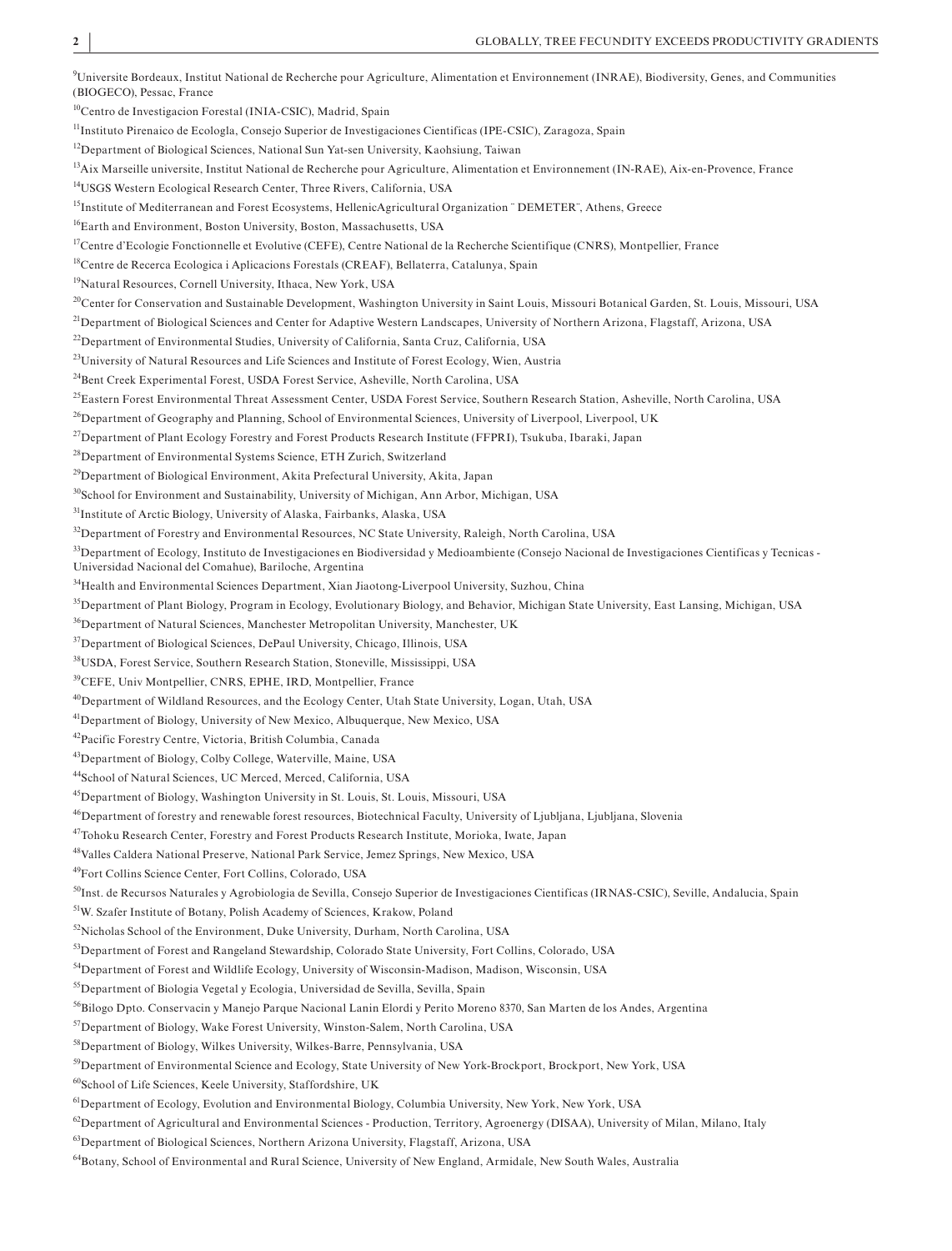#### <span id="page-2-0"></span>65Smithsonian Tropical Research Institute, Balboa, Republic of Panama

<span id="page-2-1"></span>66Department of Environmental Sciences, University of Puerto Rico, Rio Piedras, Puerto Rico, USA

<span id="page-2-2"></span>67Geography Department and Russian and East European Institute, Bloomington, Indiana, USA

**Correspondence** James S. Clark, Nicholas School of the Environment, Duke University, Durham, NC, USA. Email: [jimclark@duke.edu](mailto:jimclark@duke.edu)

#### **Funding information**

Belmont Forum, Grant/Award Number: 1854976; Programme d'Investissement d'Avenir, Grant/Award Number: 18-MPGA-0004; National Science Foundation, Grant/Award Number: DEB-1754443; NASA, Grant/Award Number: AIST16-0052 and AIST18-0063

**Editor:** Daniel McGlinn

#### **Abstract**

Lack of tree fecundity data across climatic gradients precludes the analysis of how seed supply contributes to global variation in forest regeneration and biotic interactions responsible for biodiversity. A global synthesis of raw seedproduction data shows a 250-fold increase in seed abundance from cold-dry to warm-wet climates, driven primarily by a 100-fold increase in seed production for a given tree size. The modest (threefold) increase in forest productivity across the same climate gradient cannot explain the magnitudes of these trends. The increase in seeds per tree can arise from adaptive evolution driven by intense species interactions or from the direct effects of a warm, moist climate on tree fecundity. Either way, the massive differences in seed supply ramify through food webs potentially explaining a disproportionate role for species interactions in the wet tropics.

#### **KEYWORDS**

climate, competition, forest regeneration, seed consumption, species interactions, tree fecundity

# **INTRODUCTION**

Understanding how tree fecundity contributes to global biodiversity and ecosystem function requires estimates of latitudinal trends in seed production. At the community scale, tree fecundity determines the density of competing offspring and the diets of consumers and seed dispersers that depend on seeds and seedlings (Corlett, [2013;](#page-10-0) Mokany et al., [2014;](#page-11-0) Terborgh, [1986](#page-11-1)). Diversity, stem density and growth and mortality rates all show important trends with latitude (Chu et al., [2019](#page-10-1); Lewis et al., [2004](#page-11-2); Locosselli et al., [2020](#page-11-3); Phillips & Gentry, [1994](#page-11-4); Stephenson & Van Mantgem, [2005\)](#page-11-5). Fecundity estimates are now available in North America (Clark et al., [2021;](#page-10-2) Sharma et al., [2021\)](#page-11-6), but unlike growth and mortality rates (Brienen et al., [2020](#page-10-3); Stephenson & Van Mantgem, [2005\)](#page-11-5), fecundity estimates have not been compiled from the tropics. At the global scale, a metaanalysis of 18 seedtrap studies in temperate and tropical forests did not find a relationship between seedrain density (seeds per area) and latitude, but the same study suggested that seed mass density might decline with latitude (Moles et al., [2009](#page-11-7)). If the density of seed mass per area is higher in the tropics than in the temperate zone, does high seed mass density in the tropics come from the fact that tropical trees are simply larger and/or embedded in more productive communities, as assumed in Dynamic Global Vegetation Models (DGVMs) (Fisher et al., [2018;](#page-10-4) Hanbury-Brown et al., [2022;](#page-10-5) Krinner et al., [2005;](#page-10-6) Sitch et al., [2003\)](#page-11-8)? Alternatively, does high seed mass density in the tropics result from greater seed production for a given tree size? Understanding global trends requires estimates of seed production at both the individual tree

and the per area scales. We present a new synthesis that allows us to quantify the fecundity gradient on a global scale and determine that the fecundity gradient is amplified in warm/moist climates beyond what can be explained by tree size or NPP.

The global meta-analysis that found a possible trend in seed mass multiplied the number of seeds counted in traps by the average seed size for all plant species that were observed at the same latitude (Moles et al., [2009\)](#page-11-7). The authors recognised the approximate nature of these estimates given the seven-order of magnitude range of seed sizes used to obtain the latitude means. In addition to uncertain seed size, counts from seed traps vary widely depending on precise placement of seed traps relative to locations of trees. Where reproduction is counted directly on trees, studies typically report on one to a few species from one to a few sites, and not seed production for all trees in measured plots, as would be needed to place fecundity on a per area basis. Recent compilations of year-to-year mast production recognise additional challenges posed by divergent methods, some yielding a range of indices at the individual or stand scale on relativised or ordinal scales (LaMontagne et al., [2020;](#page-11-9) Pearse et al., [2020\)](#page-11-10). Unlike previous meta-analyses, we analyse raw data referenced to an individual tree-year, that is, the seed production by each tree in each year, including all trees on inventory plots. By estimating seed production at the tree-year scale (Clark et al., [2019\)](#page-10-7), we quantify both the trends in individual production and in the seed production per area.

The indicators that we evaluate allow us to determine both the gradient in seed productivity of communities and how the gradient in seed productivity is influenced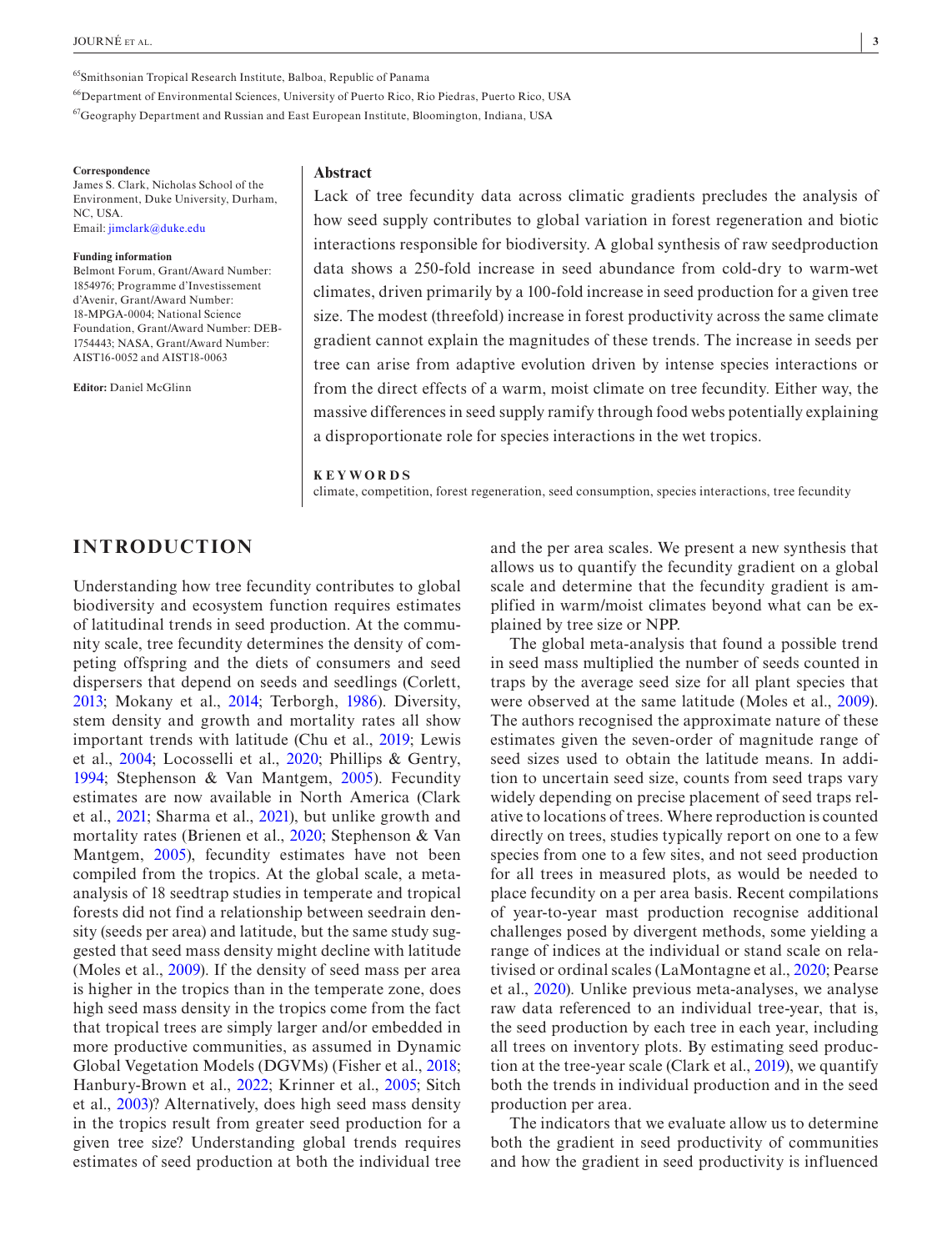by individual tree responses. Individual fecundity could vary due to climate through alternative allocation priorities (Figure [1a](#page-3-0)). Because reproductive effort depends on both seed sizes and numbers (Westoby et al., [1992](#page-11-11)), and reproductive effort varies with tree size (Qiu et al., [2021\)](#page-11-12), *individual standardised production* (ISP) is defined here relative to tree basal area,

$$
ISP_{ij} = \frac{\hat{f}_{ijs} \times g_s}{\text{basal area}_i},\tag{1}
$$

(g m<sup>-2</sup>year<sup>-1</sup>). ISP depends on the mass of a seed  $g_s$  produced by species *s* and the estimate of mean seed production  $f_{ijs}$  for tree *i* at location *j* that accounts for the effects of shading by neighbours, and the variation and uncertainty in seed production each year,  $f_{ijs,t}$  (see Methods: Uncertainty in ISP and CSP, Equation (4)). ISP is standardised by tree size to isolate the fecundity differences that are unrelated to size. If seed production is determined solely by tree size, as assumed in most ecological models (reviewed in Qiu et al., [2021\)](#page-11-12), then climate effects on tree size still come through the effects of climate on past growth, which, in turn, affects tree size and thus stand structure; even if trees are larger in the wet tropics, ISP could still be constant across the climate gradient because ISP is standardised for size. Departures from this constant response are possible if trees allocate proportionately more or less to fecundity in warm/moist climates (Figure [1](#page-3-0)).

While  $ISP_{ii}$  can show how individual allocation changes with climate, *community seed production*, CSP*<sup>j</sup>* , quantifies seed production per area of forest, the starting point both for stand regeneration and the interactions between seeds, seedlings, consumers and dispersers. [We hereafter omit subscripts to reduce clutter.] Like NPP,

CSP is a community property, defined as the seed production summed over all trees on a plot and divided by plot area (g ha<sup>-1</sup> yr<sup>-1</sup>, Methods, Equation 5). CSP might scale as a fraction of NPP, as suggested by some empirical evidence (Vacchiano et al., [2018\)](#page-11-13) and assumed in DGVMs (Fisher et al., [2018](#page-10-4); Hanbury-Brown et al., [2022\)](#page-10-5). NPP scaling predicts high CSP in warm/moist climates where NPP is high (Del Grosso et al., [2008](#page-10-8)) (Figure [1b\)](#page-3-0). It is also possible that intense competition selects for allocation to growth and defences that enhance survival. If so, CSP is expected to show a flatter response to climate than the NPP response to climate ('↑ growth/defence' in Figure [1](#page-3-0)).

Alternatively, fecundity responses could be amplified beyond what could be explained by the effects of climate on size or NPP ('↑ fecundity' in Figure [1\)](#page-3-0). There are at least two potential causes for fecundity amplification, including (i) reproductive allocation can respond to favourable climates because reproduction is unconstrained by the structural and hydraulic constraints that limit growth responses (King et al., [2009](#page-10-9); Koch et al., [2004](#page-10-10)), and (ii) intense species interactions in the wet tropics amplify selection for reproduction to offset high losses to consumers and enhance the benefits of frugivory (Terborgh, [1986](#page-11-1); Harms et al., [2000;](#page-10-11) Hille Ris Lambers et al., [2002](#page-10-12); Schemske et al., [2009](#page-11-14); Levi et al., [2019;](#page-11-15) Hargreaves et al., [2019\)](#page-10-13).

Large data sets are needed to estimate climate effects due to wide variation in seed production. For a given tree, large crop years often exceed intervening years by orders of magnitude (Koenig, [2021](#page-10-14); LaMontagne et al., [2020;](#page-11-9) Mendoza et al., [2018;](#page-11-16) Vacchiano et al., [2018](#page-11-13)). Variation between trees also varies by orders of magnitude (Clark et al., [2004](#page-10-15); Minor & Kobe, [2019](#page-11-17)). Seed production further responds to spatio-temporal variation in habitat



#### <span id="page-3-0"></span>**FIGURE 1** (a) Individual seed productivity (ISP, seed mass per tree basal area) might not vary with latitudinal climate gradients, in which case community seed productivity (CSP, seed mass production per forest area) depends on variation in tree size. Alternatively, responses could depend on net primary productivity (NPP), increasing if allocation in warm climates shifts preferentially to fecundity or decreasing if allocation in warm climates shifts to growth and defences. (b) Proportionate differences in fecundity hypothesised for the three scenarios in (a) shown as differences from the climate gradient in NPP. The NPP scaling scenario means that NPP and CSP follow the same proportionate trajectory (green line)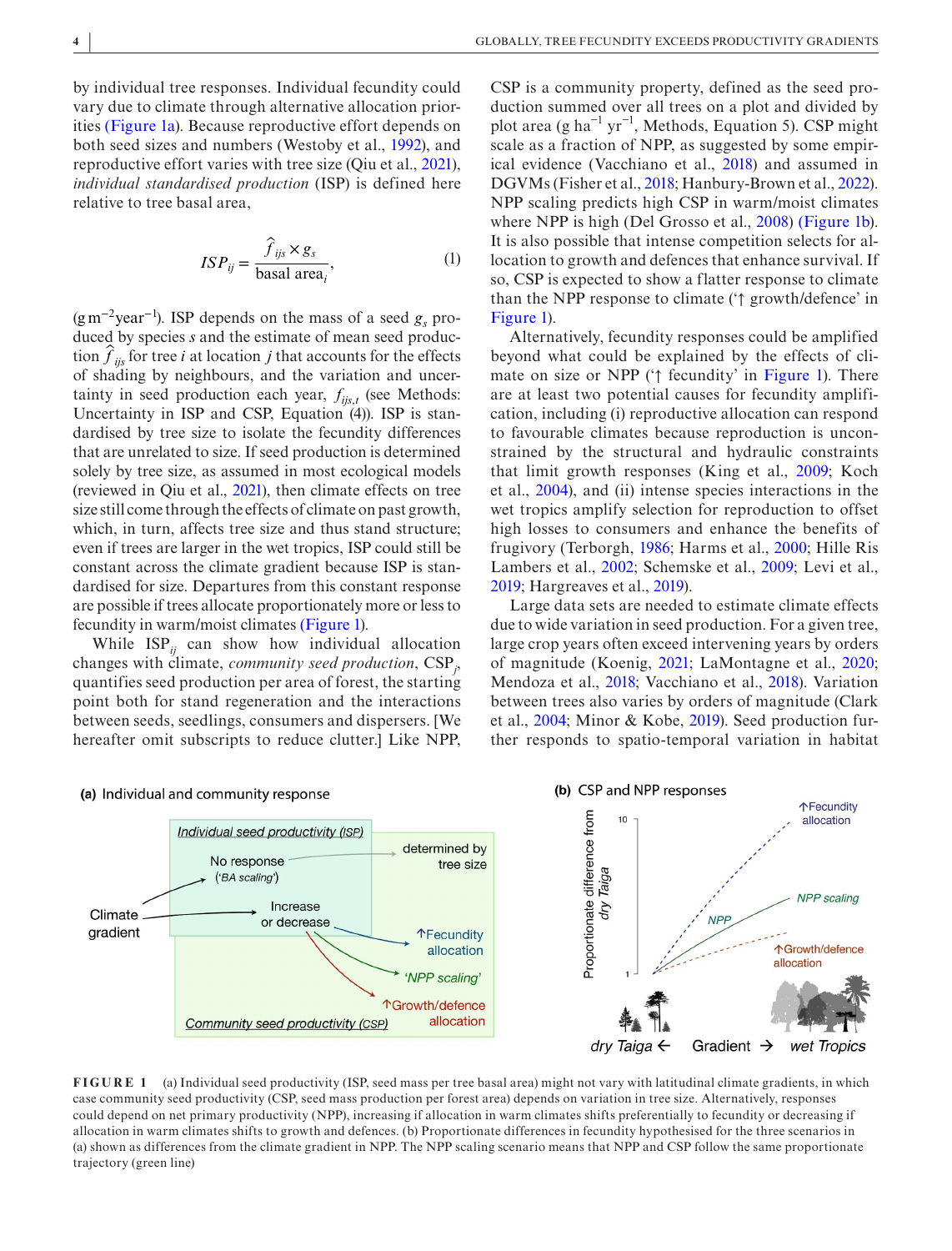and climate (Bogdziewicz, Fernández-Martínez, et al., [2020;](#page-10-16) Caignard et al., [2017](#page-10-17)), including local competition (Clark et al., [2014,](#page-10-18) [2019](#page-10-7)). The many sources of variation means that biogeographic trends can only be identified from broad coverage and large sample sizes, while accounting for individual tree condition, local habitat and climate (Qiu et al., [2021](#page-11-12)).

This synthesis extends the Masting Inference and Forecasting (MASTIF) network (Clark et al., [2021;](#page-10-2) Sharma et al., [2021\)](#page-11-6) to quantify the climate controls on seed production globally and the extent to which seedproduction trends go beyond what can be explained by the effects of tree size and productivity. Data include 12 M observations from 147K mature trees and 251 inventory plots (Figure [2\)](#page-4-0). We summarise climate trends with mean annual temperature and moisture surplus. Model fitting allows for the effects of individual condition and local habitat variation by including tree diameter, shade class and soil cation exchange capacity (CEC), a widely used indicator of soil fertility (Hazelton & Murphy, [2007](#page-10-19); Hengl et al., [2017](#page-10-20)), all of which affect seed production (Materials and Methods).

# **MATERIAL AND METHODS**

# **Fecundity data**

This study uses crop count (CC, on trees) and seedtrap (ST) data (Figure [3\)](#page-5-0) from the MASTIF project. Most observations (99%) come from longitudinal studies, where all trees on a plot (ST) or individual trees (CC) are observed repeatedly. Other CC observations (1%) are obtained opportunistically through the iNaturalist project MASTIF (Clark et al., [2019](#page-10-7)). All observations provide estimates of ISP, including those on isolated trees. CSP requires seed production from a known area and comes from inventory plots (Table S1). Data include 12,053,732

tree-year observations from 748 species and 146,744 mature individuals.

As in all observational studies, geographic coverage is not uniform. The majority of sites are temperate (98%), while most observations (tree-years, 80%), trees (58%) and species (74%) are tropical. Sample sizes are included in Table S1. Sample locations are shown in Figure [2](#page-4-0) and detailed in Figure S1 and Table S1. To assure that results are not dominated by any one site, we show that the same trends dominate when the largest tropical site, Barro Colorado Island (BCI), is removed from the analysis (Figure S4).

For both CC and ST data types, an observation references a tree-year (a fecundity estimate for one tree in one year). A CC observation includes the number of fruiting structures counted (e.g. individual seeds, cones and fruits) and an estimate of the fraction of the total crop represented by the count (see Model Inference with MASTIF). Where structures bear more than one seed, numbers are scaled by seeds per structure. For example, *Fagus* capsules bear two seeds per capsule, and *Pinus* cones bear from 10 to 200 seeds per cone, depending on species. Seed mass and number of seeds per fruiting structure were taken as an average for the species, obtained from collections in our laboratories, supplemented with the TRY Plant Trait Database (Kattge et al., [2020\)](#page-10-21). A seedtrap (ST) observation includes counts and locations for seed traps on an inventory plot where each tree is measured and mapped. The uncertainty in a tree-year estimate depends on the crop-fraction estimate for CC observations and on the redistribution kernel for ST observations. A beta-binomial distribution for CC data combines uncertainty in the count and in the crop-fraction estimate. For ST observations, the redistribution model ('dispersal kernel') quantifies transport to seed traps, a categorical (multinomial) distribution allows for uncertain seed identification, and a Poisson likelihood allows for variable counts. These data models



<span id="page-4-0"></span>**FIGURE 2** MASTIF data summary, with symbol size proportional to observations. The distribution of data is detailed in Figure S1 and in Table S1.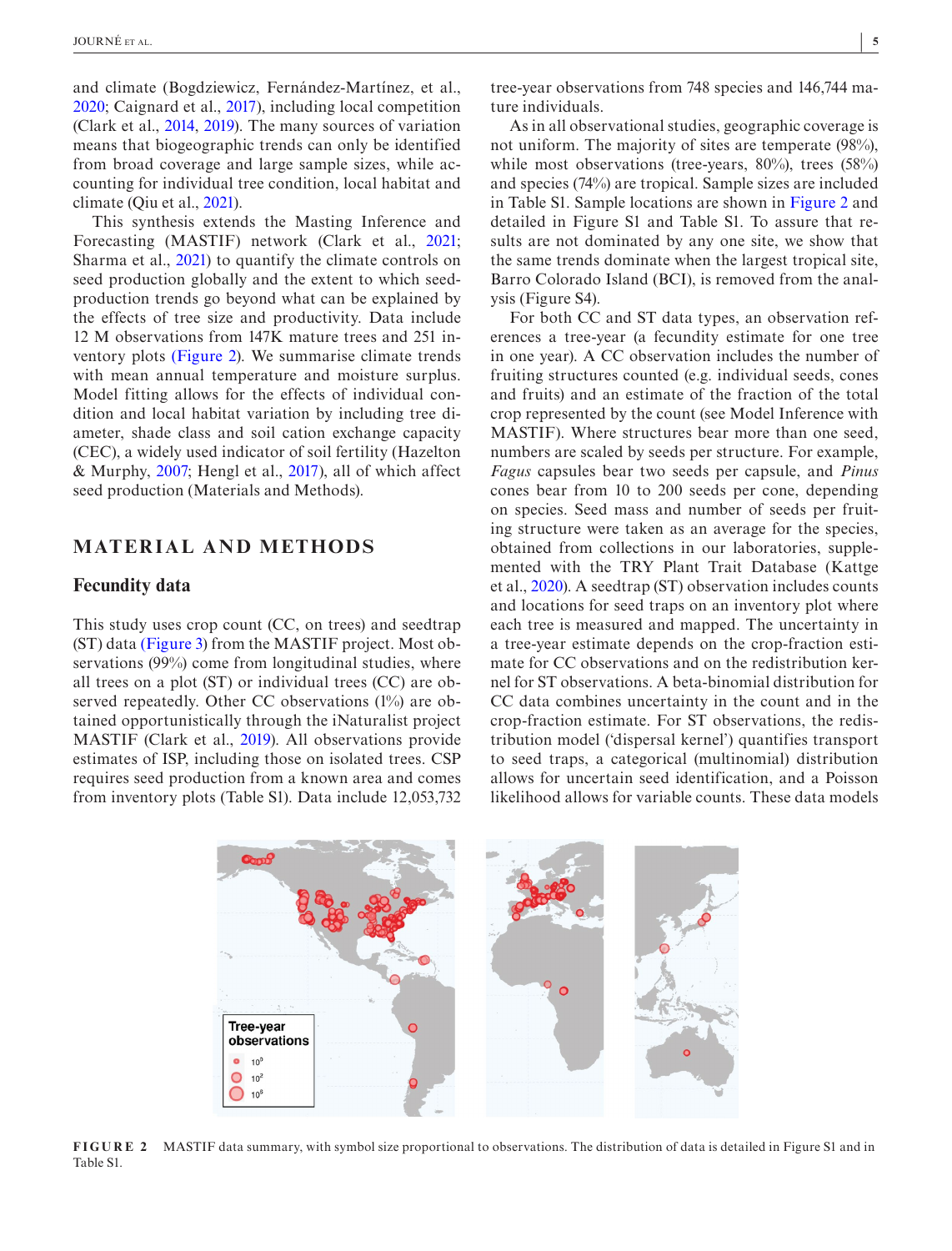

<span id="page-5-0"></span>**FIGURE 3** The MASTIF model simplified from Clark et al. [\(2019](#page-10-7)) to emphasise variables and parameters discussed in the text. A biophysical model for change in fecundity  $\psi_{i,t}$  of tree *i* in year *t* (a tree-year) is driven by individual tree condition and climate and habitat variables in design vector **x***i*,*<sup>t</sup>* with corresponding coefficients  $\beta$ . Maturation status incorporates tree diameter  $d_{i,t}$ . The hierarchical state-space model includes process error variance  $\sigma^2$  and observation error in two data types. A crop count  $c_{i,t}$  has a beta-binomial distribution that includes observation error through the estimated crop fraction. A set of seed traps provides a vector of counts  $\mathbf{y}_t = y_{1,t}, \dots, y_{n,t}$  that together provide information on tree *i* through a dispersal kernel. There is conditional independence in fecundity values between trees and within trees over time, taken up by stochastic treatment of  $\psi_{i,t}$ . There is an additional subscript for location *j* that is suppressed here to reduce clutter. The full model includes additional elements (see section Model Inference with MASTIF)

link to a common process model for individual fecundity (Figure [3](#page-5-0)). Stochastic treatment of fecundity absorbs dependence between observation types, between trees and within trees over time. The full model is detailed in Clark et al. [\(2019\)](#page-10-7) and summarised in the section Model Inference with MASTIF.

### **Environmental and individual covariates**

Predictors for a given tree-year include diameter, crown class, climate, soil and terrain covariates (Table S2). Linear and quadratic terms for diameter allow for changes in fecundity with tree size (Qiu et al., [2021](#page-11-12)). The crown class assigned to each tree ranges from 1 (full sun) to 5 (full shade), following the protocol used in the National Ecological Observation Network (NEON) and the USDA Forest Inventory and Analysis (FIA) program.

Climate variables include norms and annual anomalies for temperature (°C) from the previous year, and moisture surplus (summed monthly precipitation minus evapotranspiration, mm) from the previous and current years. To allow for changes in moisture access with tree size, we included the interaction between moisture surplus and tree diameter. Climate variables were derived from CHELSA (Karger et al., [2017\)](#page-10-22), TerraClimate (Abatzoglou et al., [2018](#page-10-23)) and local climate monitoring data where available. TerraClimate provides monthly but spatially coarse resolution (Abatzoglou et al., [2018](#page-10-23)) through 2020. CHELSA provides high spatial resolution (1 km) but CHELSA is not available after 2016. We used regression to project CHELSA climate forward based on TerraClimate, followed by calibration to local weather data where available. Details are available in Clark et al. [\(2021\)](#page-10-2).

Cation exchange capacity (CEC), an indicator of soil fertility (Hazelton & Murphy, [2007\)](#page-10-19), was obtained from soilGrid250 (Hengl et al., [2017](#page-10-20)) and used as the weighted mean from three soil depths, namely 0–5, 5–15 and 15– 30 cm, where weights are the reported uncertainty values. Slope and aspect were obtained from the global digital elevation model from the NASA shuttle radar topography mission (Farr et al., [2007\)](#page-10-24) and, for latitudes above 61°, from the USGS National Elevation Dataset (Gesch et al., [2002\)](#page-10-25). Both products have 30-m resolution. The covariates for slope and aspect  $(u_1, u_2, u_3)$  constitute a length-3 vector,

$$
\mathbf{u}_{j} = \begin{cases} u_{j,1} = \sin(s_{j}) \\ u_{j,2} = \sin(s_{j}) \sin(a_{j}), \\ u_{j,3} = \sin(s_{j}) \cos(a_{j}) \end{cases}
$$
 (2)

for slope  $s_j$ , where aspect  $a_j$  is taken in radians. These three terms are included as elements of the design vector  $\mathbf{x}_{ii,t}$ (Clark, [1990b\)](#page-10-26).

# **Model inference with MASTIF**

The MASTIF model is a (hierarchical) state-space, auto-regressive model that accommodates dependence between trees and within trees over years through a joint analysis detailed in Clark et al. [\(2019\)](#page-10-7). For each tree *i* at location *j* and year *t*, there is a mean fecundity estimate  $\hat{f}_{ij,t} = \hat{\rho}_{ij,t} \hat{\psi}_{i,t}$  that is the product of conditional fecundity  $\hat{\psi}$  and maturation probability  $\hat{\rho}_{ij,t}$ , which is the probability that an individual is in the mature state,  $z_{ij,t} = 1$ . The model for conditional fecundity is given by  $\log \psi_{ij,t} = \mathbf{x}'_{ij,t} \beta^{(x)} + \beta^{(w)}_i + \gamma_{g[i],t} + \varepsilon_{i,t}$ , where  $\mathbf{x}_{ij,t}$  is the design vector holding climate, soils, local crowding and individual attributes (Table S2),  $\beta^{(x)}$  are fixed-effects coefficients,  $\beta_i^{(w)}$  is the random effect for tree *i*,  $\gamma_{g[i]j,t}$  are year effects that are random across groups *g* and fixed for year *t*, and  $\varepsilon_{ij,t}$  is Gaussian error. To approximate the scale of potential synchronicity of masting species, the group membership *g*[*i*] for tree *i* is assigned by species ecoregion (Clark et al., [2019](#page-10-7)), using the WWF ecoregion classification (Olson et al., [2001\)](#page-11-18). The principal elements of the model are summarised as a directed acyclic graph (DAG) in Figure [3.](#page-5-0)

Conditional log fecundity  $\psi$  is censored at zero to allow for the immature state and for failed seed crops in mature individuals,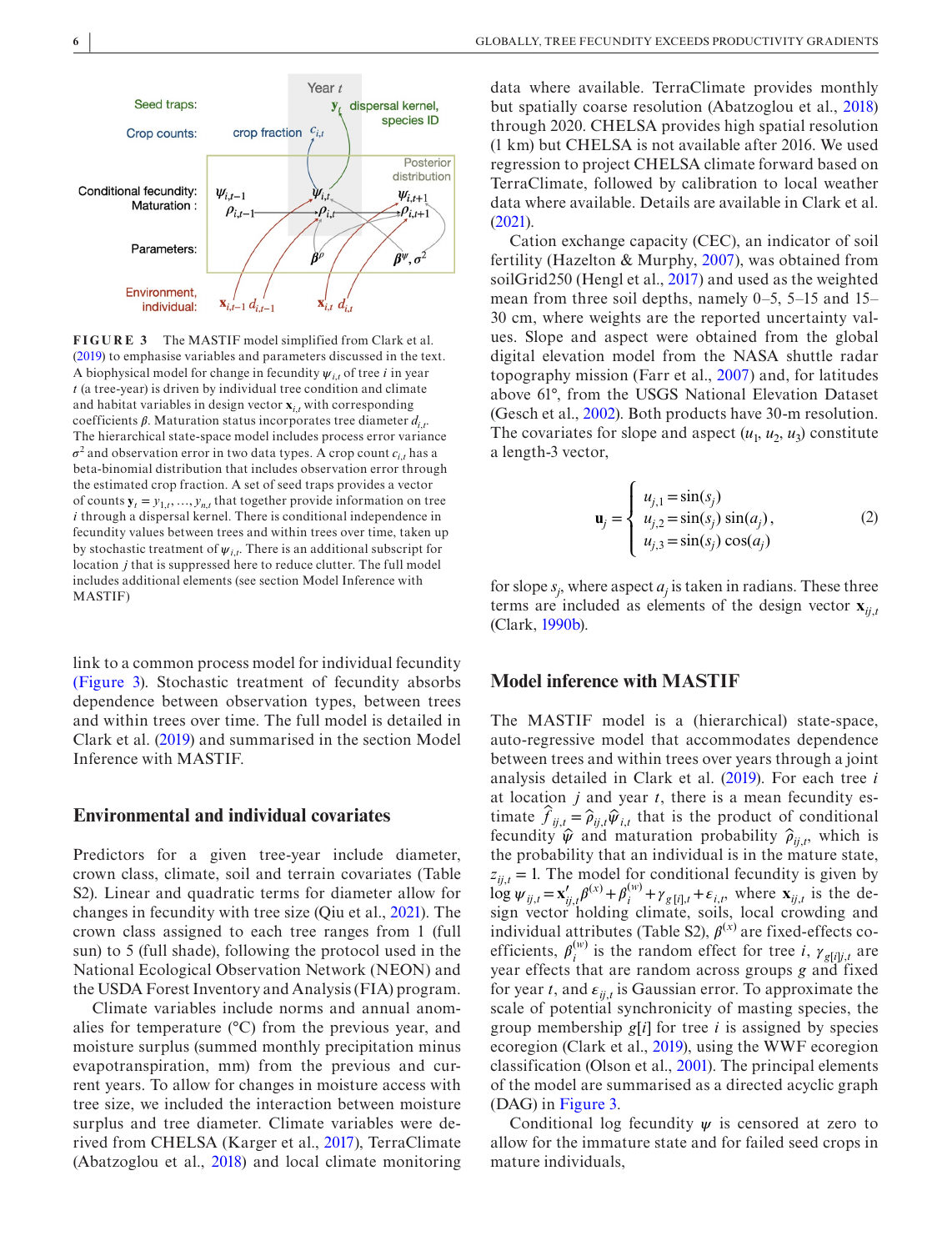$$
f_{ij,t}|(z_{ij,t}=1) = \begin{cases} 0 & \psi_{ij,t} \le 1 \\ \psi_{ij,t} & \psi_{ij,t} > 1 \end{cases} . \tag{3}
$$

This censoring means that seed production requires the potential to produce at least one seed; the Tobit model uses this censoring to allow for discrete zero observations for otherwise continuous response variables (Tobin, [1985\)](#page-11-19). For ISP, fecundity is multiplied by mass per seed and standardised for tree basal area (Equation 1). For CSP, seed mass is summed over trees on an inventory plot and divided by plot area. The uncertainty for both quantities is given in the section Uncertainty in ISP and CSP.

The posterior distribution includes parameters and latent variables for maturation state and tree-year seed production. Posterior simulation uses direct sampling and Metropolis and Hamiltonian Markov Chain (HMC) updates within Gibbs. Model structure and methodology were implemented with R (version 4.0, R Core Team, [2020\)](#page-11-20) and the R package Mast Inference and Forecasting (MASTIF), detailed in Clark et al. ([2019](#page-10-7)).

# **Uncertainty in ISP and CSP**

Mean productivity estimates for an individual, ISP, incorporate year-to-year uncertainty for that tree. Mean productivity estimates for the community, CSP, incorporate tree-to-tree uncertainty for the inventory plot. We included only trees >7 cm in diameter, that is, at least as large as the smallest measured size in inventory data. Individual fecundity for species *s* at location *j* is evaluated as

$$
\widehat{f}_{ijs} = \frac{\sum_{t} w_{ijs,t} \widehat{f}_{ijs,t}}{\sum_{t} w_{ijs,t}},
$$
\n(4)

where the weight  $w_{ijs,t}$  is the inverse of the predictive coefficient of variation for the estimate,  $w_{ijs,t} = CV_{ijs,t}^{-1}$ . The *CV* is used rather than the predictive standard deviation, because the mean tends to scale with the variance such that a standard deviation weight would have the undesirable property of down-weighting the important large values while up-weighting the less important low values. ISP combines fecundity from Equation (4) with seed mass and tree basal area in Equation (1).

Community seed production is evaluated from the individual means

$$
CSP_j = \frac{n_j}{A_j} \frac{\sum_{is} w_{ijs} \hat{f}_{ijs}}{\sum_{is} w_{ijs}},
$$
\n(5)

where  $A_j$  is plot area,  $n_j$  is the number of trees and  $w_{ijs}$  is the inverse of the coefficient of variation given by the

root mean predictive variance divided by the predictive mean for tree *ijs*. Because CSP requires plot area, only trees on inventory plots are included in the CSP analysis. Variation in ISP and CSP values were compared across temperature and moisture surplus using regression.

# **Net primary production**

We extracted net primary production (NPP) from the Moderate Resolution Imaging Spectroradiometer (MODIS) product MOD17 at 500 m resolution (MOD17A3HGFv006, Running et al., [2004\)](#page-11-21). We merged yearly CSP estimates with NPP from matching site years, which are available from 2000 to 2020. Because seed production data span the interval 1959 to 2020, we used the location-specific mean NPP values for the limited number of earlier years. Because MODIS NPP is influenced by cloud cover, we compared MODIS NPP values with NPP values from DGVMs in the S3 experiment of the TRENDY project (Sitch et al., [2015](#page-11-22)). For each MASTIF site, we averaged NPP from 11 models (CABLE-POP, CLASSIC, CLM5.0, ISAM, JSBACH, JULES, LPJ-GUESS, LPX, OCN, ORCHIDEE and ORCHIDEE-CNP) and fitted regressions to the same climate variables used for ISP and CSP (temperature and moisture surplus). The two NPP products show similar main effects, but differ in the temperature  $\times$  moisture interaction, which is positive for MODIS and negative for the aggregated DGVM. Despite this difference in the interaction term, main effects dominate the response surfaces that show the same trends for both NPP sources (Figure S5). Thus, we included only MODIS results in Figure S6.

# **RESULTS**

Community seed production (CSP) increases 250-fold to a global maximum in the warm, moist tropics, primarily driven by a 100-fold increase in seed production for a given tree size (ISP). ISP and CSP trends with climate align with the geographic trend in NPP (panel c in Figure [4\)](#page-7-0), but ISP and CSP far exceed the NPP response. The flat ISP (seed production per tree basal area) response expected if fecundity scales with tree basal area (Figure [1\)](#page-3-0) contrasts with the observed 100 fold ISP increase along this gradient (Figure [5\)](#page-7-1), verifying the amplification hypothesised in Figure [1b.](#page-3-0) The NPP scaling assumed in current models (Figure [1b](#page-3-0)) is likewise dwarfed by the CSP rise in seed supply to consumers (Figure [4b](#page-7-0)).

Despite large trends in ISP and CSP with temperature and moisture (Figure [5](#page-7-1)), the latitudinal contribution to fecundity variation is still lower than the contributions of between-tree and the within-tree (over time) variation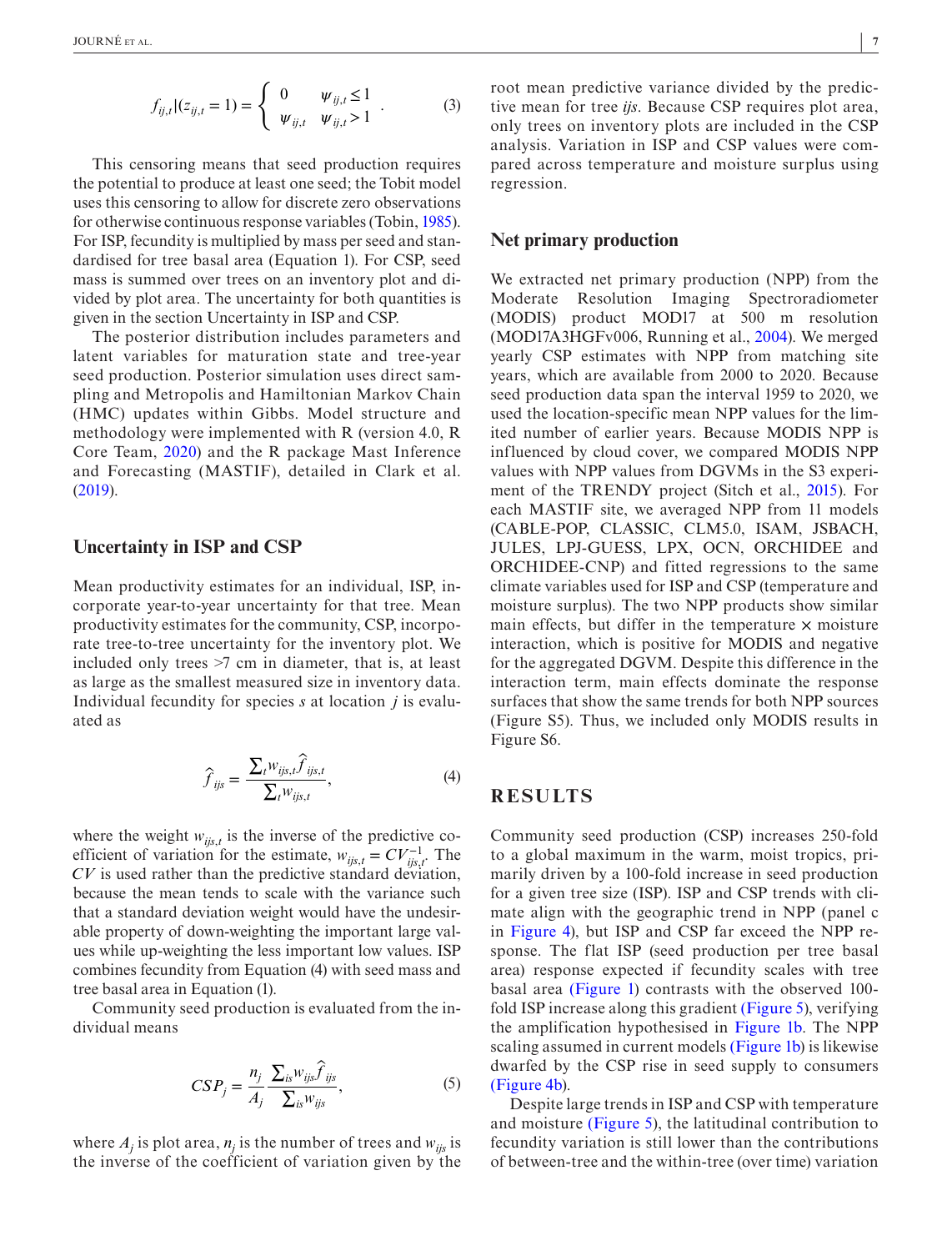

<span id="page-7-0"></span>**FIGURE 4** (a) Climate responses for (a) ISP (seed production per tree basal area, log10 g m<sup>-2</sup> y<sup>-1</sup>), (b) CSP (seed mass per ha forest floor, log10 g ha<sup>-1</sup> y<sup>-1</sup>) and (c) NPP (kg C m<sup>-2</sup> y<sup>-1</sup>). Dashed lines indicate the transect from dry taiga to wet tropics in Figure [5b](#page-7-1). The scales for contours are linear for (c) and  $log_{10}$  for (a) and (b). Convex hulls are defined by observations (red), including individual trees (a, c) and inventory plots (b). Surface predictive standard error are reported in Figure S3. Coefficients are reported in Table S3



<span id="page-7-1"></span>**FIGURE 5** (a) Two order of magnitude increases from cold/ dry to warm/moist for individual (ISP) and community (CSP) seed production relative to NPP. Curves are sections through surfaces (dashed lines) in Figure [4,](#page-7-0) with scales for moisture surplus (above) and temperature (below). Curves are in proportion to values in cold, dry conditions. Confidence intervals (95%) are not visible for ISP due to the large number of trees. Confidence intervals are wider for CSP due to limited inventory plots at high temperatures (Figure [2](#page-4-0))

(Figure S2). Average seed production for 95% of all trees of a given size varies over five orders of magnitude, with ISP ranging from  $0.000025$  to 50 g per cm<sup>2</sup> of basal area



<span id="page-7-2"></span>**FIGURE 6** Species diversity in seeds (vertical axis) is lower than expected from species diversity in trees (horizontal axis). In both cases, diversity is evaluated from the Shannon index,  $-\sum_{s} p_s \log p_s$ , where  $p_s$  is the fraction of species *s* in basal area (trees) and CSP (seed mass). Each point represents an inventory plot. Except at low tree diversity, points lie almost entirely below the 1:1 line (dashed). The legend at top left shows mean annual temperature (symbol colour) and mass of the average seed (symbol size)

(Figure S7a). Individual variation is matched by that for community seed production, with 95% of CSP values ranging from 50 g to 2500 kg ha<sup> $-1$ </sup> (Figure S7b). Tree-totree variation combines for an increase in ISP to highest values in warm, moist climates (Figure [4a, b\)](#page-7-0) that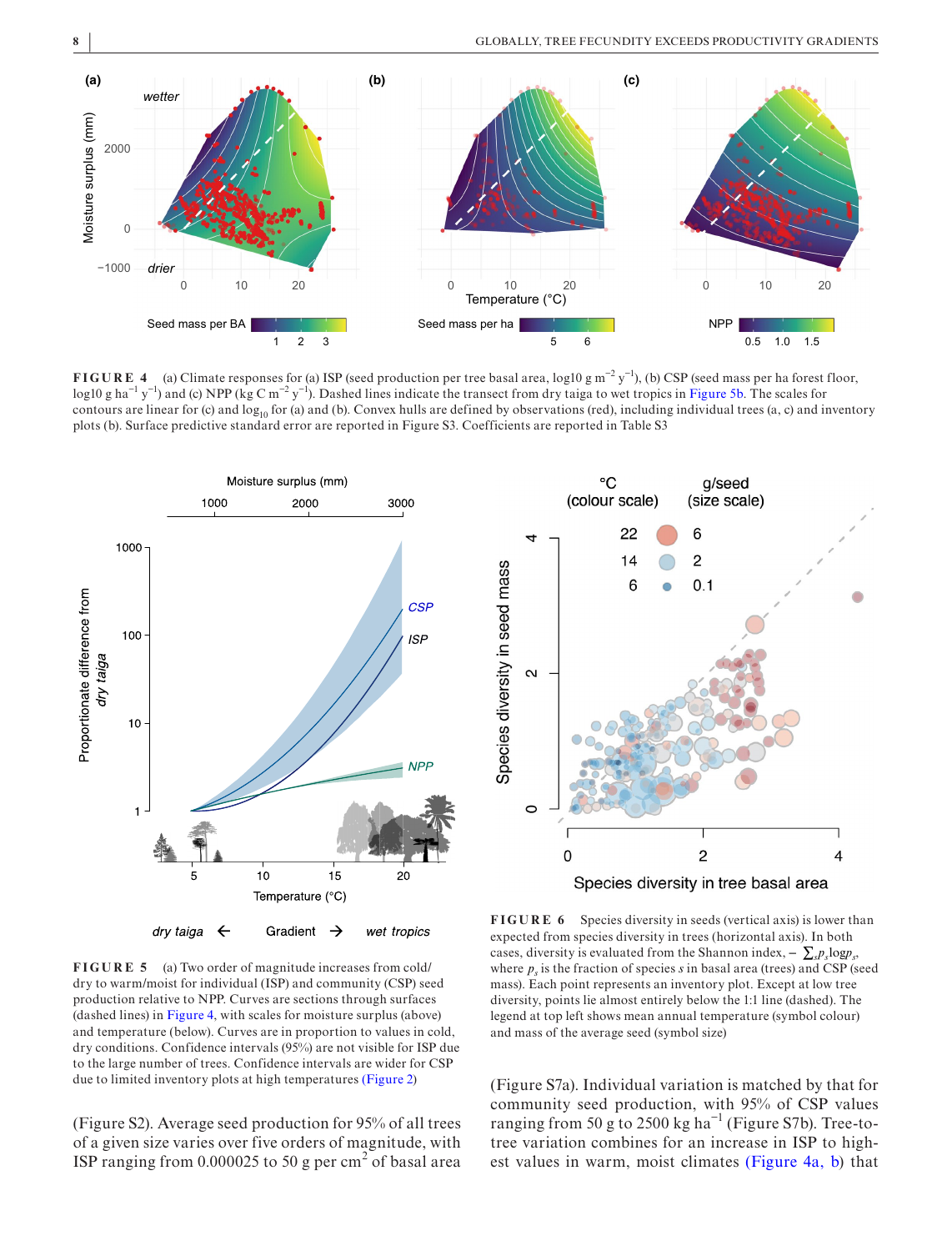is driven more by temperature than by moisture (Table S3); the temperature response is amplified by moisture where temperatures are high (Figure S2c). The fact that the massive geographic trend in Figure [5](#page-7-1) can be masked by tree-to-tree and year-to-year variation (these sources are partitioned in Clark et al., [2004\)](#page-10-15) emphasises the importance of large data sets that span broad coverage in individual condition, habitat and climate (Qiu et al., [2021\)](#page-11-12).

Forest productivity does not explain the global fecundity gradient evident at the individual and community levels. The parallel 100- and 250-fold increases for ISP and CSP (Figure [5b](#page-7-1)) to maxima in warm, moist climates (Figure [4](#page-7-0)) span only a threefold range for NPP. The trends in both ISP and CSP mean that not only do individual trees produce more seed for a given size in the wet tropics, but also that seed abundance is amplified at the community level (Figure [4a, b](#page-7-0)). [Community-level CSP need not necessarily track ISP responses due to heterogeneous size–species structures associated with local site conditions, past disturbance and competition].

# **DISCUSSION**

The 250-fold latitudinal trend in tree seed production exceeds expectations from previous studies. The possibility that seed production might be highest at low latitudes and that seed production might not be explained by productivity was suggested from mean counts in 18 forest seedtrap studies (Moles et al., [2009](#page-11-7)). New estimates reported here reflect an extension to large sample sizes, direct inference on seed production by each tree (rather than counts within traps) and use of seed mass for the species (rather than a mean value across all species at the same latitude). With synthetic modelling of 12 M observations on 753 species, we extend the previous discovery of a fecundity hotspot in the warm, moist southeastern North America (Clark et al., [2021](#page-10-2)) to a global phenomenon.

Biogeographic trends reported here complement studies that focus on interannual variation or 'masting'. Temporal variation in climate (Bogdziewicz, Fernández-Martínez, et al., [2020;](#page-10-16) Caignard et al., [2017;](#page-10-17) Clark et al., [2014](#page-10-18)) are of great interest for understanding allocation shifts within individuals over time (Koenig, [2021](#page-10-14)), but these interactions fundamentally differ from geographic variation in populations subjected to divergent selection histories (Clark et al., [2014](#page-10-18)). Results here provide a geographic context for variation within species and communities and the variables that control variation.

Improving forest regeneration in DGVMs might shift from the current focus on sharpening estimates of reproduction as a fraction of NPP (Fisher et al., [2018;](#page-10-4) Hanbury-Brown et al., [2022](#page-10-5)) to a recognition of how fecundity responses diverge from NPP. Results from

Figure [5](#page-7-1) show that the DGVM assumption of fecundity as a simple fraction of NPP misses the key controls at stand and regional scales. Clearly, reproduction is not a residual sink to be filled after growth and other demands are satisfied. Previous understanding shows the assumption of reproduction as a constant fraction of NPP to be unrealistic at the individual scale (fecundity is far more volatile than annual resource capture or growth) (Berdanier & Clark, [2016;](#page-10-27) Clark et al., [2004,](#page-10-15) [2014;](#page-10-18) Sala et al., [2012\)](#page-11-23). The climate trends in Figure [5](#page-7-1) show that NPP scaling also does not work as a community-level summary. Fecundity responses to local habitat and regional climate reported here can enter models directly.

Amplified fecundity in warm, moist climates, beyond what could be explained by trends in NPP (Figure [5\)](#page-7-1), may represent a direct climate response or the legacy of adaptive evolution to intense species interactions. By quantifying both individual and community seed productivity (ISP, CSP), we show that the community response is driven primarily by the fact that trees of a given size produce, on average, 100 times the seed mass in the wet tropics. This latitudinal trend in ISP is then amplified to a 250-fold trend in CSP (seed production per area) by the greater abundances of large trees in the wet tropics. Amplification beyond the trend in NPP may result from flexibility in seed production to respond to a longer growing season (Mendoza et al., [2018;](#page-11-16) Yeoh et al., [2017](#page-11-24)) well in excess of tree growth, which is limited by mechanical and hydraulic constraints on tree size (King et al., [2009](#page-10-9); Koch et al., [2004](#page-10-10)). At the community scale, NPP is further constrained by the compensatory losses in stand biomass as mortality increases to offset increases in growth (Assmann, [1970;](#page-10-28) Clark, [1990a\)](#page-10-29). Thus, while NPP increases with warm, wet conditions, the lack of structural constraints on producing more seeds might allow for a disproportionate fecundity response in Figure [1.](#page-3-0) Alternatively, amplification could also be driven by intense species interactions that select for reproduction to offset high losses to consumers and enhance the benefits of frugivory (Terborgh, [1986;](#page-11-1) Harms et al., [2000;](#page-10-11) Hille Ris Lambers et al., [2002;](#page-10-12) Schemske et al., [2009](#page-11-14); Levi et al., [2019;](#page-11-15) Hargreaves et al., [2019\)](#page-10-13).

Whether amplification occurs as a direct response to climate or as an adaptive response to intense biotic interactions, the density- and frequency-dependent processes involving competition, consumers and seed dispersers have community-wide implications. The two order-ofmagnitude climatic and latitudinal trend in seed mass per forest floor area (CSP) has direct implications for density-dependent interactions, which include competition within tree species and frequency-dependent consumers. Elevated seed supply and the offsetting mortality losses affect selective pressure for competitive phenotypes. The bottom-up enrichment of food webs that cascades to higher trophic levels (Levi et al., [2019;](#page-11-15)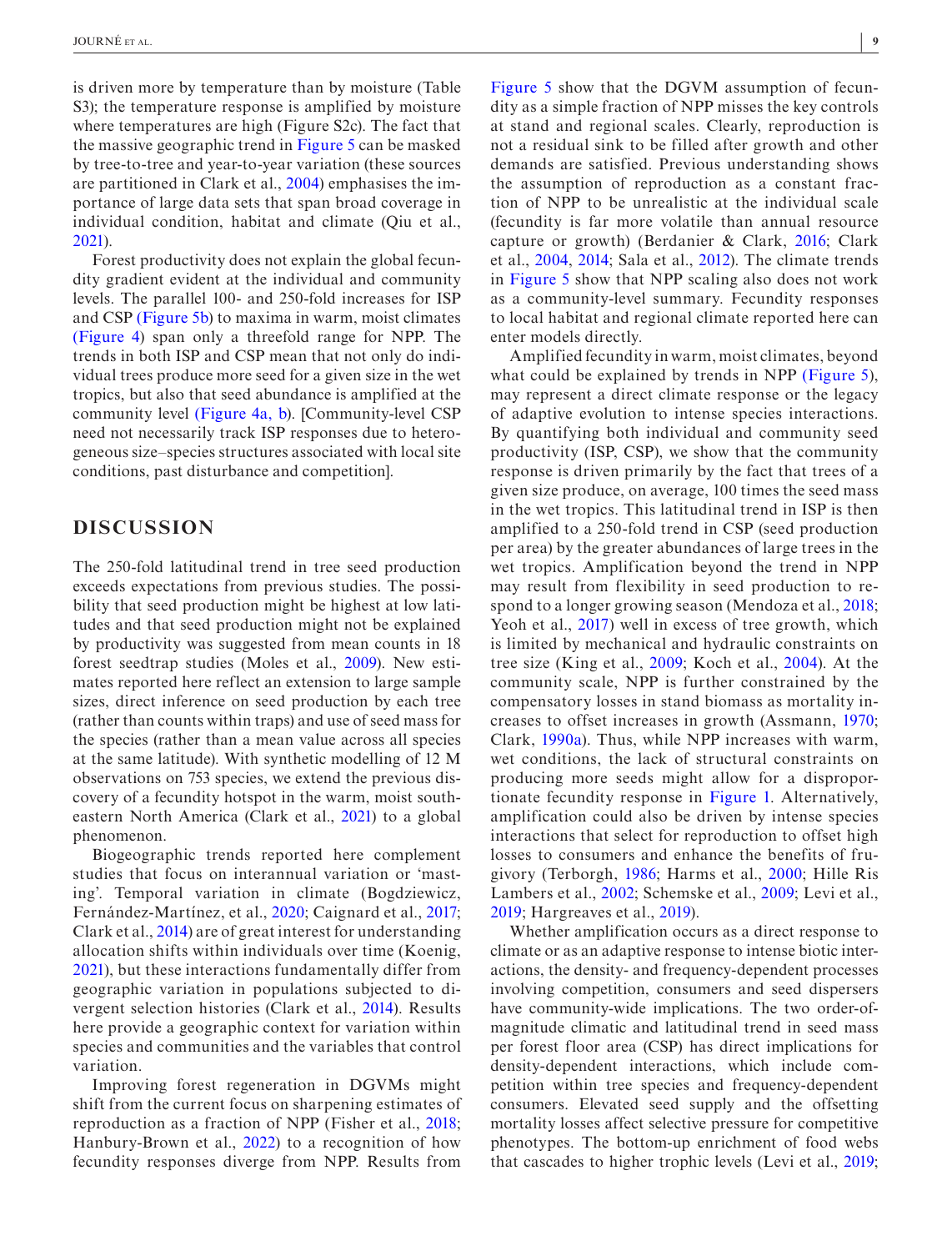Ostfeld & Keesing, [2000;](#page-11-25) Rosenblatt & Schmitz, [2016](#page-11-26)) can increase consumer and disperser densities that, in turn, impose frequency dependence selection on seed and seedling survival (Janzen, [1970\)](#page-10-30). The magnitude of amplification suggests that seed supply intensifies species interactions in the wet tropics.

Frequency-dependent consumer pressures depend on diversity of the seed resource, which is poorly predicted by the standard inventory of trees. Using Shannon entropy  $[-\sum_{s} p_{s} \log p_{s}]$ , where  $p_{s}$  is the fraction of species *s* in basal area (trees) and CSP (seed mass)], species diversity of both seed productivity and tree basal area is highest in the warm tropics. However, tree diversity exceeds the diversity of the seed resource in warm climates (Figure [6](#page-7-2)). The lower species diversity for seeds than for trees in warm climates results from the fact that species having modest differences in tree basal area vary widely in fecundity; tendency for a subset of species to dominate seed production reduces seed diversity below that for trees. Conversely, in the cool climates where seeds tend to be small (small, blue symbols in Figure [6](#page-7-2)), the low diversity that would be estimated on the basis of trees can mask an unexpectedly high seed diversity. Although many studies do not record fecundity for species having the smallest seeds (e.g. Salicaceae), these are also the seeds that are least apparent to many consumers. Omission of these smallest seeds from this study means that values of seed production are underestimates, but still relevant for many consumers. The net effect of overestimating seed diversity in warm climates is important for frequency-dependent processes (Green et al., [2014](#page-10-31)), such as host-specific seed predation.

Whether the 100-fold biogeographic gradient is driven by biophysical constraints on allocation or adaptive evolution to differing consumer pressures, these results add a new dimension to the understanding of trophic processes that may control latitudinal diversity gradients. If host-specific consumers regulate diversity through density- and frequency-dependent attack, then the strongest impacts are occurring where seed supply can support the highest numbers of consumers. Through shared consumers and frugivores, fecundity of many species can contribute to the selection pressures on competitors and consumers (Bogdziewicz, Kelly, et al., [2020](#page-10-32); Whitham et al., [2020\)](#page-11-27). The dramatic biogeographic trend in seed supply sets up the potential for an evolutionary arms race (Dawkins & Krebs, [1979](#page-10-33); Gruntman et al., [2017](#page-10-34)) as selective pressures balance the benefits of producing more seed against the full costs of increased fecundity (Fridley, [2017;](#page-10-35) Obeso, [2002](#page-11-28); Pincheira-Donoso & Hunt, [2015](#page-11-29)), including diverting resources from growth and defence (Berdanier & Clark, [2016](#page-10-27); Lauder et al., [2019\)](#page-11-30). A positive feedback on selection pressure in diverse tropical forests could ensue where species from every major angiosperm clade

enrich functional space and niche overlap. Regardless of whether this arms race has occurred, the trends in stand-level seed rain have profound implications for food web dynamics.

Our results show that climate change impact on tree fecundity will not scale simply with change in productivity. Climate change-induced changes in seed production will come with feedbacks through shared consumers and dispersers (Bogdziewicz, Kelly, et al., [2020](#page-10-32)). The temperature-tropical gradient in seed production reported here could motivate research into climate effect on seed production, their consumers and dispersers (Hargreaves et al., [2019\)](#page-10-13).

#### **ACKNOWLEDGEMENTS**

The authors thank the National Ecological Observatory Network (NEON) for access to sites and vegetation structure data; W. Koenig and F. Lefèvre for additional data; and S. Sitch for access to TRENDY products. The project has been funded by grants to JSC from the National Science Foundation, most recently DEB-1754443, and by the Belmont Forum (1854976), NASA (AIST16-0052, AIST18-0063) and the Programme d'Investissement d'Avenir under project FORBIC (18- MPGA-0004) (*Make Our Planet Great Again*). Jerry Franklin's data remain accessible through NSF LTER DEB-1440409. Puerto Rico data were funded by NSF grants, most recently, DEB 0963447 and LTREB 11222325. Data from the Andes Biodiversity and Ecosystem Research Group were funded by the Gordon and Betty Moore Foundation and NSF LTREB 1754647. MB was supported by grant no. 2019/35/D/NZ8/00050 from the (Polish) National Science Centre, and Polish National Agency for Academic Exchange Bekker programme PPN/BEK/2020/1/00009/U/00001. Research by the USDA Forest Service and the USGS was funded by these agencies. Any use of trade, firm or product names does not imply endorsement by the US Government.

#### **CONFLICT OF INTEREST**

The authors declare no competing interests.

#### **AUTHOR CONTRIBUTIONS**

V.J. and J.S.C performed analyses and co-wrote the paper; J.S.C. designed the study, compiled the MASTIF network and wrote the MASTIF model and software; M.B, B.C., G.K and T.Q. co-wrote the paper. All authors contributed data and revised the paper.

#### **PEER REVIEW**

The peer review history for this article is available at <https://publons.com/publon/10.1111/ele.14012>.

#### **DATA AVAILABILITY STATEMENT**

All data and code supporting our results are archived on the Zenodo Repository at the following link: [https://doi.](https://doi.org/10.5281/zenodo.6381799) [org/10.5281/zenodo.6381799](https://doi.org/10.5281/zenodo.6381799)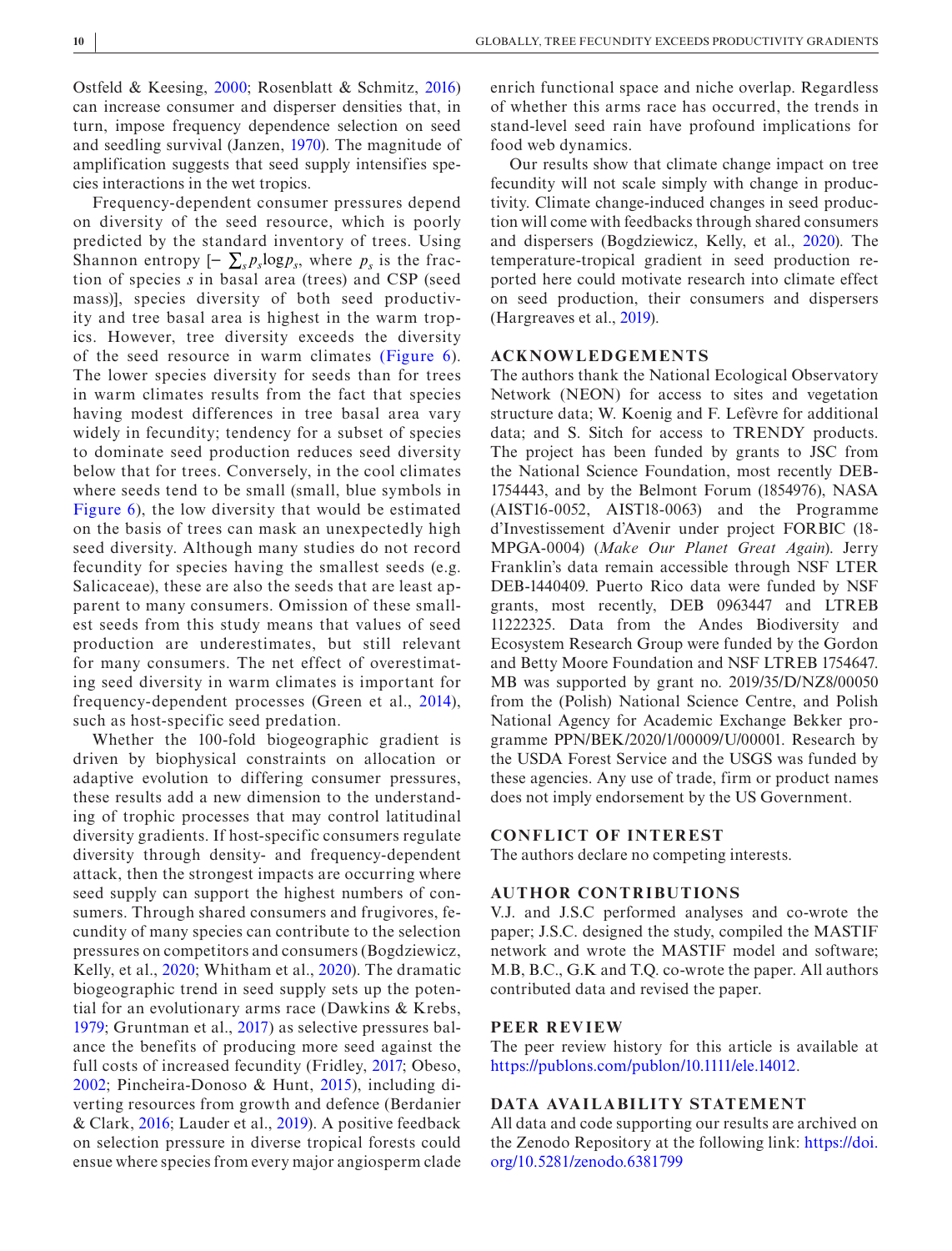#### **ORCID**

*Valentin Journé* <https://orcid.org/0000-0001-7324-7002> *Jesús Julio Camarero* **·** [https://orcid.](https://orcid.org/0000-0003-2436-2922) [org/0000-0003-2436-2922](https://orcid.org/0000-0003-2436-2922)

*Michael Die[tze](https://orcid.org/0000-0002-2947-6665)* <https://orcid.org/0000-0002-2324-2518> *Roland Kays* • <https://orcid.org/0000-0002-2947-6665> *Georges Kunstler* **[https://orcid.](https://orcid.org/0000-0002-2544-1940)** 

[org/0000-0002-2544-1940](https://orcid.org/0000-0002-2544-1940)

*C. Lane Sche[r](https://orcid.org/0000-0002-0484-0758)*  $\bullet$  <https://orcid.org/0000-0003-3689-5769> *Maria Uriarte* • <https://orcid.org/0000-0002-0484-0758> *S. Joseph Wright*  $\bullet$  [https://orcid.](https://orcid.org/0000-0003-4260-5676)

[org/0000-0003-4260-5676](https://orcid.org/0000-0003-4260-5676)

*Kai Zhu* <https://orcid.org/0000-0003-1587-3317> *Magdalena Zywiec* **[https://orcid.](https://orcid.org/0000-0002-5992-4051)** 

[org/0000-0002-5992-4051](https://orcid.org/0000-0002-5992-4051)

James S. Clark **b** <https://orcid.org/0000-0002-5677-9733>

## **REFERENCES**

- <span id="page-10-23"></span>Abatzoglou, J.T., Dobrowski, S.Z., Parks, S.A. & Hegewisch, K.C. (2018) Terraclimate, a high-resolution global dataset of monthly climate and climatic water balance from 1958–2015. *Scientific Data*, 5, 170191.
- <span id="page-10-28"></span>Assmann, E. (1970). *The principles of forest yield study. Studies in the organic production, structure, increment and yield of forest stands*. Amsterdam: Elsevier. ISBN: 9781483150932.
- <span id="page-10-27"></span>Berdanier, A.B. & Clark, J.S. (2016) Divergent reproductive allocation trade-offs with canopy exposure across tree species in temperate forests. *Ecosphere*, 7, e01313. Available from: [https://doi.](https://doi.org/10.1002/ecs2.1313) [org/10.1002/ecs2.1313](https://doi.org/10.1002/ecs2.1313)
- <span id="page-10-16"></span>Bogdziewicz, M., Fernández-Martínez, M., Espelta, J.M., Ogaya, R. & Penuelas, J. (2020) Is forest fecundity resistant to drought? Results from an 18-yr rainfall-reduction experiment. *New Phytologist*, 227, 1073–1080.
- <span id="page-10-32"></span>Bogdziewicz, M., Kelly, D., Thomas, P.A., Lageard, J.G. & Hacket-Pain, A. (2020) Climate warming disrupts mast seeding and its fitness benefits in European beech. *Nature Plants*, 6, 88–94.
- <span id="page-10-3"></span>Brienen, R.J.W., Caldwell, L., Duchesne, L., Voelker, S., Barichivich, J., Baliva, M. et al. (2020) Forest carbon sink neutralized by pervasive growth-lifespan trade-offs. *Nature Communications*, 11, 1–10.
- <span id="page-10-17"></span>Caignard, T., Kremer, A., Firmat, C., Nicolas, M., Venner, S. & Delzon, S. (2017) Increasing spring temperatures favor oak seed production in temperate areas. *Scientific Reports*, 7, 1–8.
- <span id="page-10-1"></span>Chu, C., Lutz, J.A., Král, K., Vrška, T., Yin, X., Myers, J.A. et al. (2019) Direct and indirect effects of climate on richness drive the latitudinal diversity gradient in forest trees. *Ecology Letters*, 22, 245–255.
- <span id="page-10-29"></span>Clark, J.S. (1990a) Integration of ecological levels: Individual plant growth, population mortality and ecosystem processes. *Journal of Ecology*, 78, 275–299.
- <span id="page-10-26"></span>Clark, J.S. (1990b) Landscape interactions among nitrogen mineralization, species composition, and long-term fire frequency. *Biogeochemistry*, 11, 1–22.
- <span id="page-10-2"></span>Clark, J.S., Andrus, R., Aubry-Kientz, M., Bergeron, Y., Bogdziewicz, M., Bragg, D.C. et al. (2021) Continent-wide tree fecundity driven by indirect climate effects. *Nature Communications*, 12, 1–11.
- <span id="page-10-18"></span>Clark, J.S., Bell, D.M., Kwit, M.C. & Zhu, K. (2014) Competitioninteraction landscapes for the joint response of forests to climate change. *Global Change Biology*, 20, 1979–1991.
- <span id="page-10-15"></span>Clark, J.S., LaDeau, S. & Ibanez, I. (2004) Fecundity of trees and the colonization-competition hypothesis. *Ecological Monographs*, 74, 415–442.
- <span id="page-10-7"></span>Clark, J.S., Nuñez, C.L. & Tomasek, B. (2019) Foodwebs based on unreliable foundations: spatiotemporal masting merged with consumer movement, storage, and diet. *Ecological Monographs*, 89, 1–24.
- <span id="page-10-0"></span>Corlett, R.T. (2013) The shifted baseline: prehistoric defaunation in the tropics and its consequences for biodiversity conservation. *Biological Conservation*, 163, 13–21.
- <span id="page-10-33"></span>Dawkins, R. & Krebs, J.R. (1979). Arms races between and within species. *Proceedings of the Royal Society of London. Series B, Biological Sciences*, 205, 489–511.
- <span id="page-10-8"></span>Del Grosso, S., Parton, W., Stohlgren, T., Zheng, D., Bachelet, D., Prince, S. et al. (2008) Global potential net primary production predicted from vegetation class, precipitation, and temperature. *Ecology*, 89, 2117–2126.
- <span id="page-10-24"></span>Farr, T.G., Rosen, P.A., Caro, E., Crippen, R., Duren, R., Hensley, S. et al. (2007) The shuttle radar topography mission. *Reviews of Geophysics*, 45, RG2004. Available from: [https://doi.](https://doi.org/10.1029/2005RG000183) [org/10.1029/2005RG000183](https://doi.org/10.1029/2005RG000183)
- <span id="page-10-4"></span>Fisher, R.A., Koven, C.D., Anderegg, W.R.L., Christoffersen, B.O., Dietze, M.C., Farrior, C.E. et al. (2018) Vegetation demographics in Earth System Models: a review of progress and priorities. *Global Change Biology*, 24, 35–54.
- <span id="page-10-35"></span>Fridley, J.D. (2017) Plant energetics and the synthesis of population and ecosystem ecology. *Journal of Ecology*, 105, 95–110.
- <span id="page-10-25"></span>Gesch, D., Oimoen, M., Greenlee, S., Nelson, C., Steuck, M. & Tyler, D. (2002). The national elevation dataset. *Photogrammetric Engineering and Remote Sensing*, 68, 5–11.
- <span id="page-10-31"></span>Green, P.T., Harms, K.E. & Connell, J.H. (2014) Nonrandom, diversifying processes are disproportionately strong in the smallest size classes of a tropical forest. *Proceedings of the National Academy of Sciences*, 111, 18649–18654.
- <span id="page-10-34"></span>Gruntman, M., Groß, D., Májeková, M. & Tielbörger, K. (2017) Decision-making in plants under competition. *Nature Communications*, 8, 2235.
- <span id="page-10-5"></span>Hanbury-Brown, A., Ward, R. & Kueppers, L.M. (2022) Future forests within earth system models: regeneration processes critical to prediction. *New Phytologist*, in Press.
- <span id="page-10-13"></span>Hargreaves, A.L., Suárez, E., Mehltreter, K., Myers-Smith, I., Vanderplank, S.E., Slinn, H.L. et al. (2019) Seed predation increases from the Arctic to the Equator and from high to low elevations. *Science Advances*, 5, 1–11.
- <span id="page-10-11"></span>Harms, K.E., Wright, S.J., Calderón, O., Hernández, A. & Herre, E.A. (2000) Pervasive density-dependent recruitment enhances seedling diversity in a tropical forest. *Nature*, 404, 493–495.
- <span id="page-10-19"></span>Hazelton, P. & Murphy, B. (2007). *Interpreting soil test results: what do all the numbers mean*? Clayton: CSIRO publishing.
- <span id="page-10-20"></span>Hengl, T., Mendes de Jesus, J., Heuvelink, G.B.M., Ruiperez Gonzalez, M., Kilibarda, M., Blagotić, A. et al. (2017) SoilGrids250m: global gridded soil information based on machine learning. *PLoS One*, 12, e0169748.
- <span id="page-10-12"></span>Hille Ris Lambers, J., Clark, J.S. & Beckage, B. (2002) Densitydependent mortality and the latitudinal gradient in species diversity. *Nature*, 417, 732–735.
- <span id="page-10-30"></span>Janzen, D. (1970) Herbivores and the number of tree species in tropical forests. *The American Naturalist*, 104, 501–528.
- <span id="page-10-22"></span>Karger, D.N., Conrad, O., Böhner, J., Kawohl, T., Kreft, H., Soria-Auza, R.W. et al. (2017) Climatologies at high resolution for the earth's land surface areas. *Scientific Data*, 4, 1–20.
- <span id="page-10-21"></span>Kattge, J., Bönisch, G., Díaz, S., Lavorel, S., Prentice, I.C., Leadley, P. et al. (2020) TRY plant trait database – enhanced coverage and open access. *Global Change Biology*, 26, 119–188.
- <span id="page-10-9"></span>King, D.A., Davies, S.J., Tan, S. & Nur Supardi, M.N. (2009) Trees approach gravitational limits to height in tall lowland forests of Malaysia. *Functional Ecology*, 23, 284–291.
- <span id="page-10-10"></span>Koch, G.W., Sillett, S.C., Jennings, G.M. & Davis, S.D. (2004) The limits to tree height. *Nature*, 428, 851–854.
- <span id="page-10-14"></span>Koenig, W.D. (2021) A brief history of masting research. *Philosophical Transactions of the Royal Society B: Biological Sciences*, 376, 20200423.
- <span id="page-10-6"></span>Krinner, G., Viovy, N., de Noblet-Ducoudré, N., Ogée, J., Polcher, J., Friedlingstein, P. et al. (2005) A dynamic global vegetation